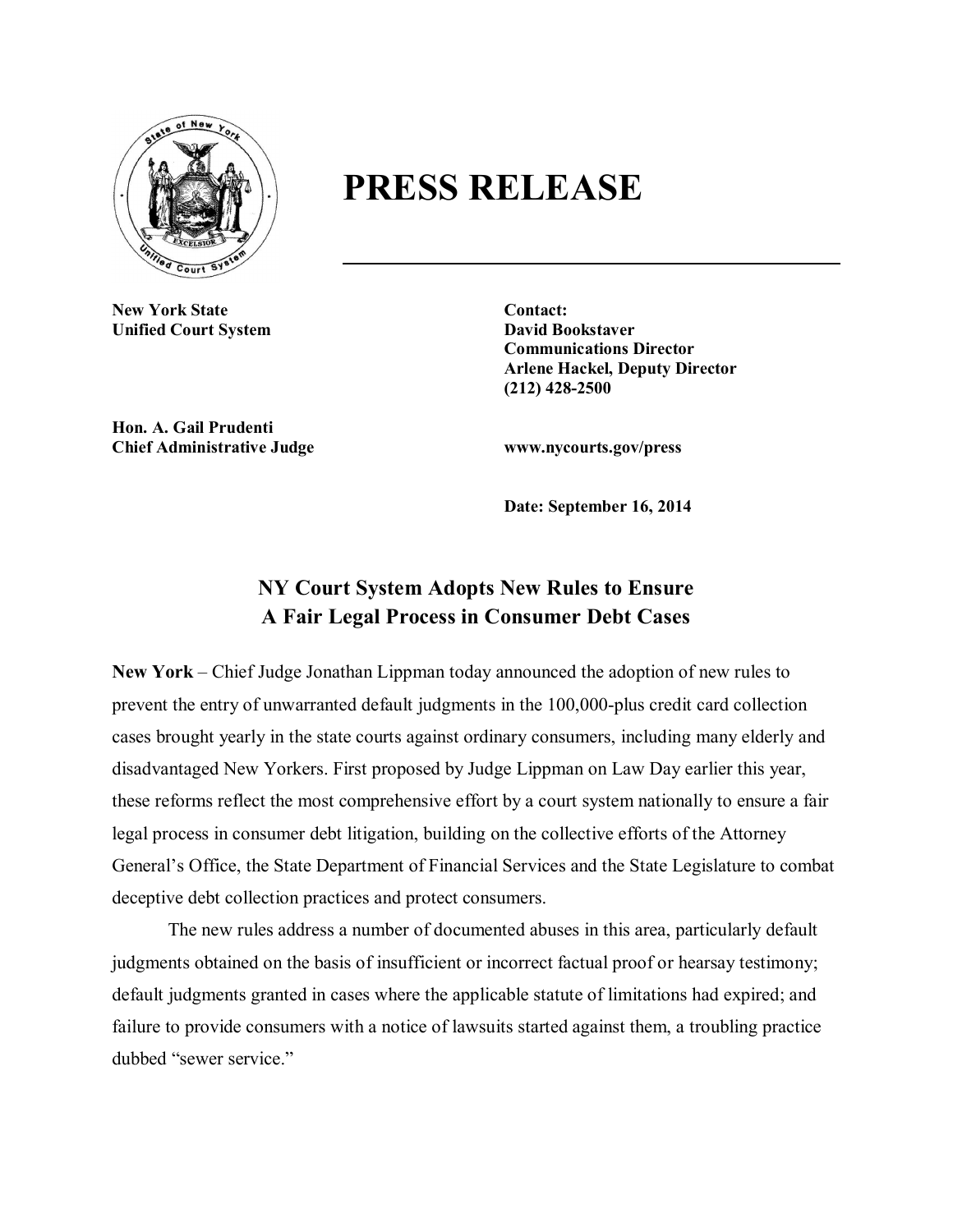Most consumer debt cases are brought by third-party debt buyers who routinely purchase large portfolios of delinquent credit card debt and initiate lawsuits based on little more than boilerplate language and cryptic data from financial spreadsheets, with critical documents like copies of credit agreements and final account statements frequently missing.

Since the debts at issue are usually several years old and have often been resold multiple times, it is extremely difficult for these defendants  $-98$  percent of whom are not represented by a lawyer  $-$  to assess the validity of the claims against them by the time their cases appear in court. Creditors have frequently secured default judgments for the wrong amount of money or even against the wrong party, or for debt that has already been paid or for which the statute of limitations has already expired. While the vast majority of these lawsuits involve a few thousand dollars, the consequences — ruined credit ratings and garnishment of wages and bank accounts can be devastating for many consumers.

"While creditors have every right to collect what is legally owed to them, the Judiciary has an obligation to prevent inequitable debt collection practices in the courts. The adoption by the Unified Court System of these rigorous new requirements will undoubtedly avert unwarranted default judgments in consumer debt cases and serve to protect the rights of all New Yorkers, including some of our most vulnerable citizens," said Judge Lippman.

Following is a summary of the new measures to be implemented:

- New court rules governing consumer credit collection cases will require creditors to submit affidavits containing detailed proof in support of default judgment applications, including the validity of the debt at issue and the chain of ownership for that debt*.*
- In actions started by third-party debt buyers, affidavits will be required from the original creditor and all intervening debt buyers, and will have to be executed by individuals having personal knowledge. Copies of key documents must be attached to the affidavits, including the party's credit agreement, the most recent monthly statement and other documents that serve to identify the correct defendant, the last four digits of the account at issue, a final itemized summary of the balance allegedly due and the complete chain of ownership for the debt, going back to the original creditor.
- To prevent the practice of suing on time-barred debt, creditor's counsel must submit an affirmation that the statute of limitations has not expired.